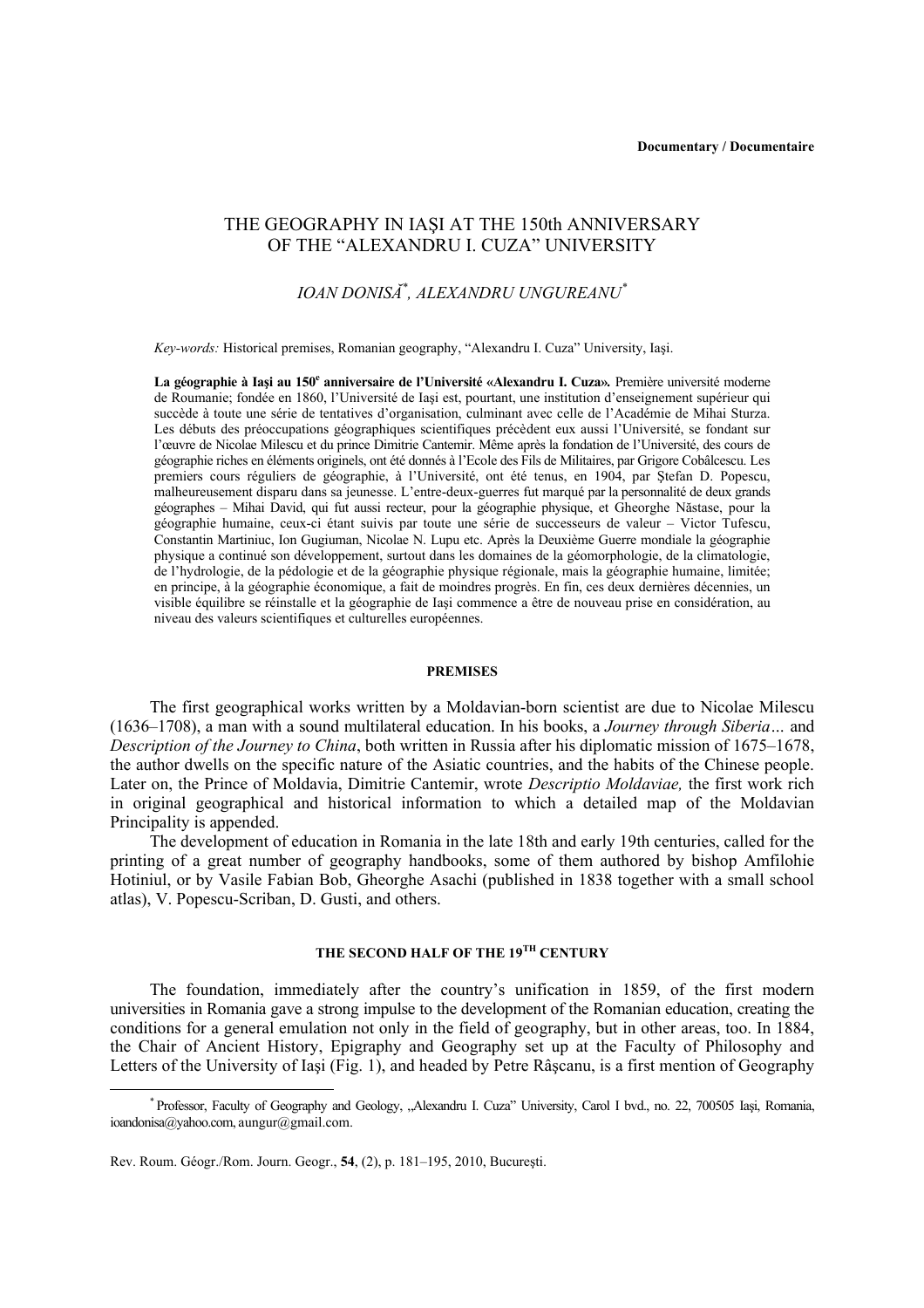being taught in Romanian higher education. Noteworthy is the course in geography given by Grigore Cobâlcescu (Fig. 2) at the Iaşi School for the Sons of militaries and published in 1888 in two volumes: *The Physical Geography of Modern Dacia* and *The Physical Geography of the Romanian Countries and of the Neighbouring Countries*. Under the Law of 1898, the Section of History of the Faculty of Philosophy and Letters became Section of History and Geography, also offering a BA degree in Geography.



Fig. 1 – The main building of Iaşi University in 1929.

## **THE YEARS 1900–1947**

In 1902 the course in Didactic Geography for graduates from the Dpt. of Natural Sciences and of the Faculty of Letters was inaugurated and entrusted to Ştefan D. Popescu, a young lecturer of Geography at the Faculty of Sciences, holding also a degree in mathematics from Germany. He was also appointed teacher at two Iaşi high-schools: "Vasile Lupu" Pedagogical High-school and the Commercial High-school for Young Girls. His first open course in Geography, delivered on the 13th of April, 1904 was titled *The Place of Geography among Sciences, Its Educational Significance*. Although the academic and teaching career of Ştefan Popescu was relatively short-lived, yet his scientific interests were wideranging, his works focusing on the geomorphological evolution of the upper sector of the Olt Valley, on problems of Economic Geography in Great Britain and the geographical distribution of industries in Romania.

Unfortunately, Ştefan Popescu died at an early age and after his death in 1911, there began a period of substitution, sustained by Ion Simionescu and Ion Borcea. George Vâlsan was appointed titular professor in 1916, but in the wake of the First World War and of a train accident, he could no lecture here, despite having authored two fundamental geomorphological works as professor at the Iaşi University: *The Valleys* and *The Danube's Passage Through the Iron Gate. Physical Geographic Study.*

The first Romanian Congress of Geography teachers organized in Iaşi was presided over by Simion Mehedinți, the founder the Romanian scientific geography.

The inter-war period was dominated by two outstanding personalities, Mihai David and Gheorghe Năstase, founders of the Iaşi-based Geography School.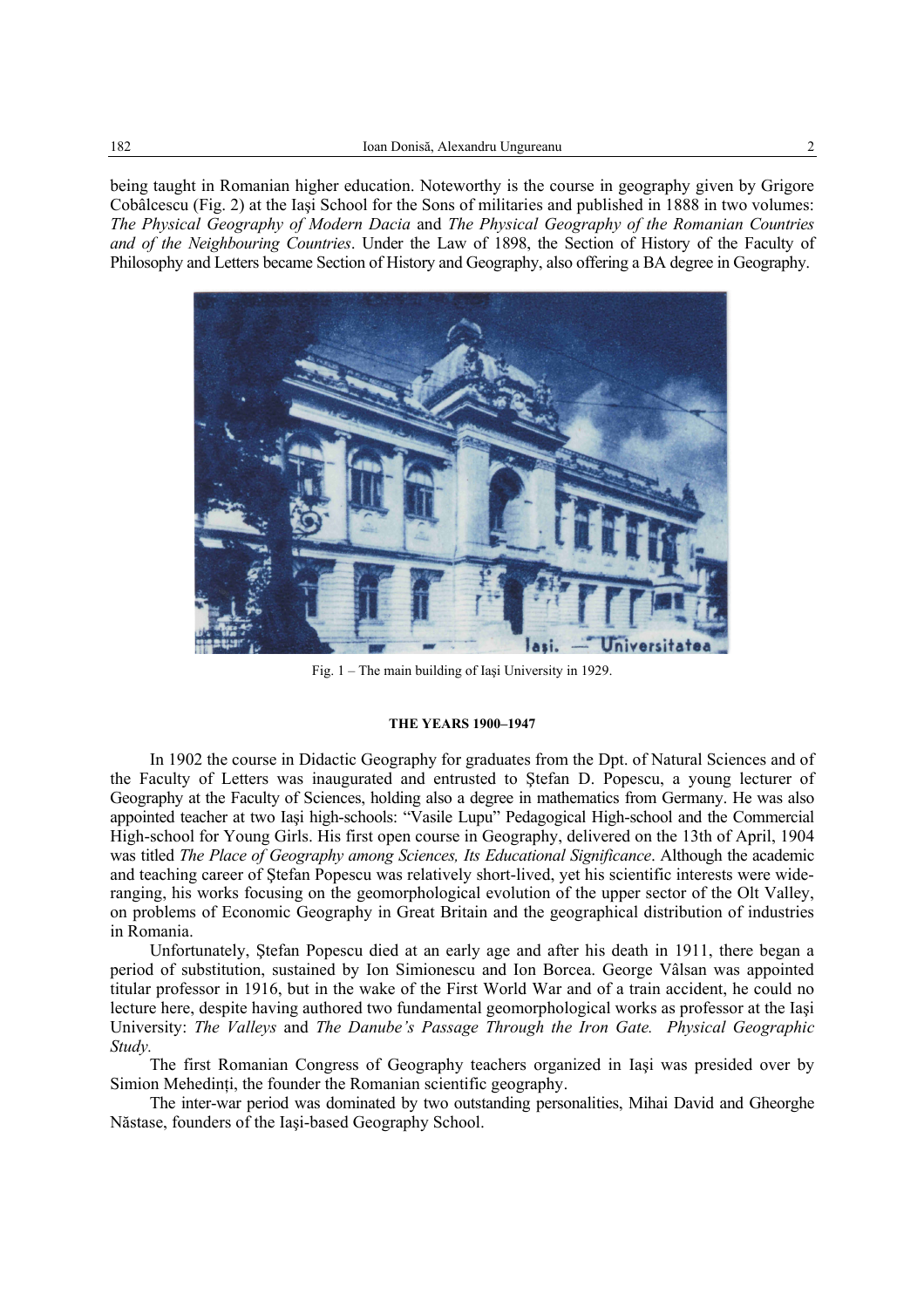Having a geological background Mihai David (Fig. 3) was appointed tutor – drawer at the Chair of Geography in 1913. After sustaining his PhD thesis in Geology (1919), he was promoted to substitute professor of geography, in 1920, and titular professor, 1922. His activity had in view especially Physical Geography, with particular stress on the geomorphology of the Moldavian Plateau, where he studied *Characteristic landforms* (with special reference to the structural relief – structural platforms, cuestas, contact depressions, etc., the fluvial relief, mainly the valleys and their terraces, indicating old river courses and erosion platforms, correlated with some stratigraphic gaps). Later on, Mihai David extended his geomorphological researches to the Moldavian Subcarpathians, the Eastern Carpathians and the Transylvanian Depression. These researches proved useful for his works of physical regionalization of the Romanian territory.

In his early works Gheorghe I. Năstase seems to have been attracted also by the Geomorphology and Human Geography alike, analyzing the geomorphological particularities of the Danube Delta, the submarine valleys of the Black Sea shelf, the Prut Valley and the Bugeac Steppe, the landslides of Centum Monticuli, etc.

From among the younger inter-war geographers interested in geomorphological studies, generally on the line of Mihai David, we would recall Victor Tufescu (with well-documented studies about the Dealul Mare-Hârlău region), Ion Gugiuman, (with numerous papers on the Huşi Depression and the neighbouring Prut valley, the landslidings of the Bârlad and Crasna Valleys, etc.), Constantin Martiniuc (who worked especially on his PhD thesis about the Baia Depression), Nicolae N. Lupu (studying the Dărmăneşti Depression), Ioan Şandru (focusing on the Subcarpathian Depression of Oneşti) and Natalia Şenchea.

Other Physical Geography domains appeared to be less attractive for inter-war Iaşi geographers. However, Climatology and Hydrology proved to be of interest for Iulian Rick, Gheorghe Gr. Gheorghiu, Ion Gugiuman, Natalia Şenchea, Ioan Şandru, Nicolae N. Lupu, while Limnology draw the attention of Gheorghe Năstase and Natalia Şenchea (who actually initiated its teaching), etc.

The first to initiate Human Geography studies was Gheorghe I. Năstase (Fig. 4). Born in Bessarabia and member of the Country's Council, he voted in 1918 for the unification of this eastern part of Moldavia with the rest of Romania. Gheorghe I. Năstase, lecturer of Anthropogeography in 1932 and professor of General and Human Geography in 1938, made part of his studies in Paris. The most important part of his works was devoted to the Historical Geography. He would publish excellent and well-documented works on the realities of the Danube Delta, of Bessarabia (especially about the ancient earthen walls), the Prut Valley, etc.



Fig. 2 – Grigore Cobâlcescu (1831–1892).



Fig. 3 – Mihai David (1886–1954).



Fig. 4 – Gheorghe I. Năstase (1896–1985).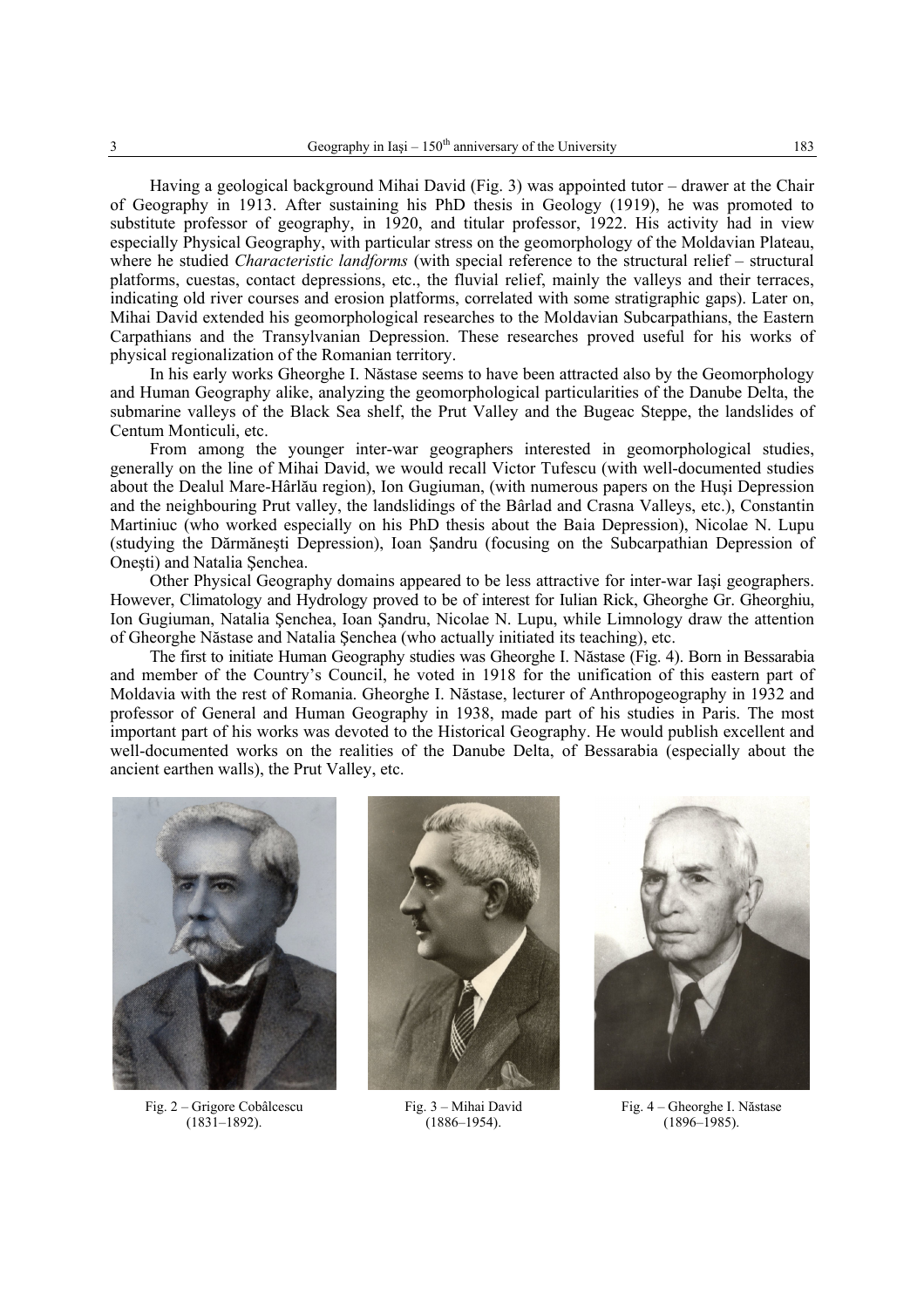Gheorghe Năstase was also interested in studying problems of Population Geography (regional particularities of the population's ethnic, confessional and professional structure, population dynamics, density and distribution, etc.), the Geography of Human Settlements (urban structure and networks in Moldavia, especially along the Prut Valley), and Economic Geography (salt exploitations in the Bugeac Plain, etc.). Some of Professor Năstase's courses, primarily his course in Anthropogeography (1926), were published by some of his students.

Other, more or less young geographers of the Iaşi University, preoccupied with Human Geography problems were Victor Tufescu (population and urban settlements, with highlight on the commercial boroughs and the towns of Botoşani and Iaşi, the rural settlements of Moldavia, the energy resources of this province, tobacco cultivation, etc.), Emil Diaconescu (the mediaeval road network in Moldavia and political geography problems), Iulian Rick (the dynamics of the administrative territorial organization and the economic geography of the Jijia Hilly Plain, fishing in Japan, etc.), Ion Gugiuman (human geography in the Huşi Depression and geographical particularities of some towns, e.g. Huşi and Bălţi), General Scarlat Panaitescu (the problems of Bessarabia, the History of Cartography, Military Geography and Toponymy), Alexandru Obreja (the network of commercial boroughs typical from Moldavia and the influence zone of Iași), Ioan Sandru (the towns of Rădăuți, Bacău and Târgul Ocna), Nicolae N. Lupu and Ion Gugiuman (the villages of the Mureş Valley and of the Hilly Plain of Fălciu), etc.

The works of Victor Tufescu, Alexandru Obreja, Constantin Martiniuc and Ion Chelcea also deal with the ethnic minorities' problems (Roma, Jews, Bulgarians, Hutzuls, etc.). Adepts of the integrated geography concept, and intending to demonstrate the mutual relationships between human society and its environment, the Iaşi University geographers of the inter-war period would tackle problems of human geography also in their papers of physical geography, e.g. Gheorghe Năstase in *Centum Monticuli*, or the Bălătău Lake; Nicolae N. Lupu in the *Depressions of Dărmăneşti* and *Rădăuţi*, or in The French region of Auvergne; Victor Tufescu in the *Dealul Mare – Hârlău and Ruginoasa – Strunga regions*; Alexandru Obreja in the Eastern Part of the Upper Bârlad Basin; Iulian Rick in the Jijia Hilly Plain, and Ioan Şandru in the *Oneşti-Caşin Subcarpathian Depression*.

In the first half of the 20th century, Ion Chelcea has been the Ethnographic studies, as a direction in Human Geography. In 1943, the Ethnography Museum was founded, it developing into an autonomous institution after the Second World War.

New courses introduced in the inter-war period were History of Geography, held by Emil Diaconescu in 1926, Geodesy and Land Measurement, later evolving into Topography and Cartography, held by General Scarlat Panaitescu, Agro-Geology, first delivered by Mihai David and then by Nicolae Florov, etc. Some of the courses were lithographed by Professor David's students, among whom there was also I. Gugiuman.

Close and fruitful scientific relations were established with foreign geographers, primarily with the great French scholar Emmanuel de Martonne, who held three conferences at Iaşi University in 1918, 1926 and 1928, and organized (in 1921) a geographical excursion in Moldavia and Bessarabia. The results were published in the chapter devoted to Romania in volume IV of his remarkable work *Géographie Universelle* (1931). Emmanuel de Martonne, also a *Doctor Honoris Causa* of the University of Iaşi (1938), would facilitate scholarships in France for some Iaşi geographers (Gheorghe I. Năstase, Victor Tufescu and Nicolae N. Lupu).

The same period was marked by the foundation of the "Dimitrie Cantemir" Geographical Society and by the publication of the first geographical review in Iaşi (four volumes) titled *Lucrările Societăţii Geografice "Dimitrie Cantemir"*, edited there between 1938 and 1942.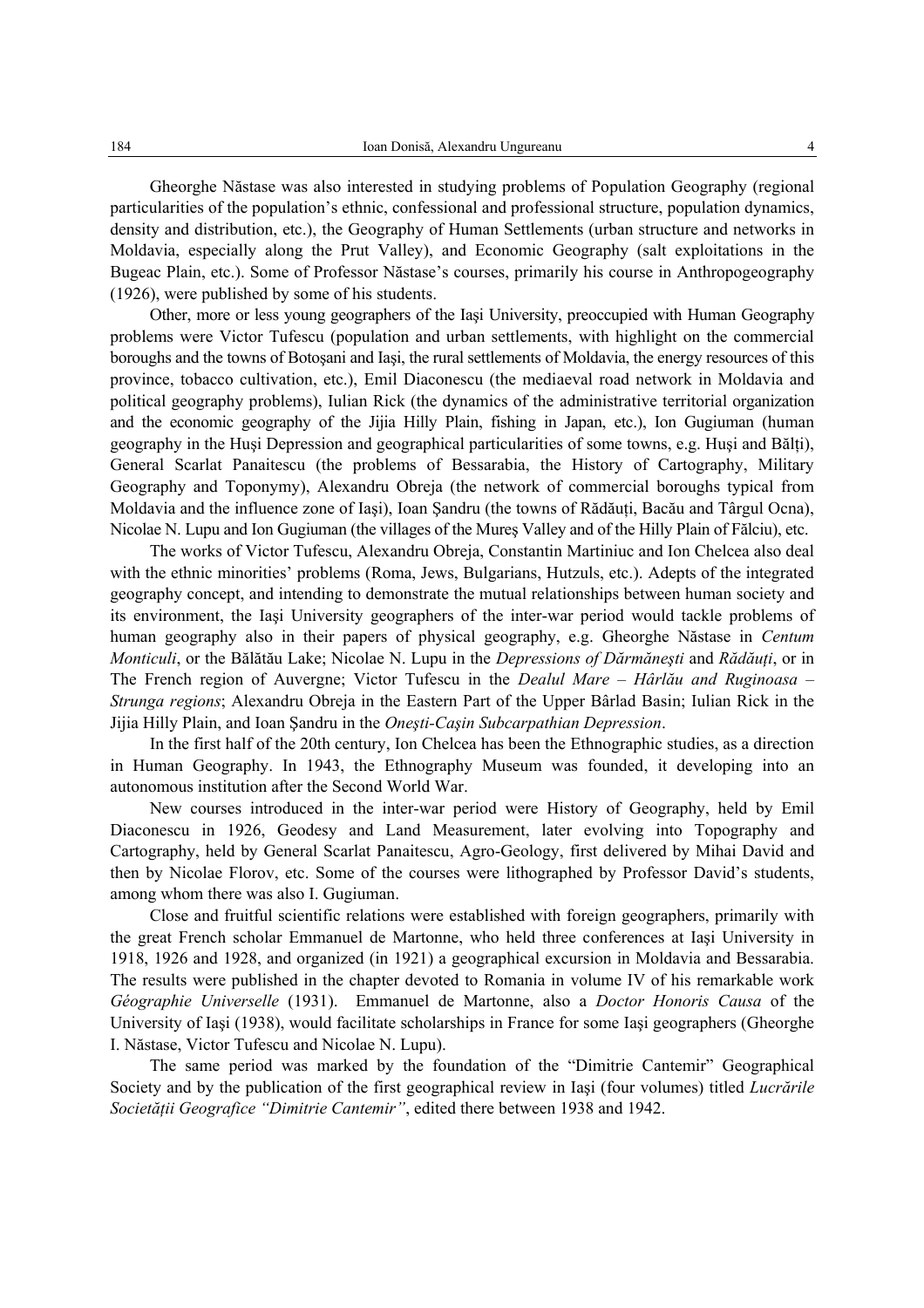## **THE YEARS 1948–1989**

After the Second World War, dramatic economic, political and social changes deeply affected the destiny of the geographical research and education in Iaşi, too. In 1948, a new faculty – History and Geography, was opened; new courses in Economic and Political Geography, having an evident ideological content, as well as Russian language courses were being held. The professors and lecturers of the inter-war period were obliged to retire or teach in high-schools, and only the former assistants Ioan Şandru, Ion Gugiuman and Constantin Martiniuc remained at the University. Many younger geographers (Ion Sârcu, Maria Schram, Vasile Băcăuanu, Nicolae Barbu, Constantin Blaj, Maria Pantazică, Mihai Apăvăloaiei, etc.) would replace former professors who had been dismissed.

Since for a long period of time, the only Romanian geographer allowed to supervise doctoral dissertations was Tiberiu Morariu, many young Iaşi geographers had to sustain their PhD thesis at the "Babeş-Bolyai" University of Cluj, or at universities in the Soviet Union. It was as late as 1966 that professors Ioan Şandru (Fig. 5), Ion Gugiuman (Fig. 6) and Constantin Martiniuc (Fig. 7) were permitted to supervise doctoral papers; next this right was granted to Vasile Băcăuanu and Ioan Donisă. The majority of their PhD students were Romanians (Pompiliu Poghirc, Iulia Văcăraşu, Irina Ungureanu, Cazimir Swizewski, Elena Erhan, Ion Bojoi, Veronica Giosu, Victor Sficlea, Dumitru Ploscaru, I. Stănescu, Al. Ungureanu, Dumitru Chiriac, G. Davidescu, V. Nimigeanu, Nicolae Lupu-Bratiloveanu, etc.), but there were also some foreigners, from Columbia, Egypt, and the Soviet Union. Over the 1966–2010 period a number of 108 PhD theses were being held.



Fig. 5 – Ioan Şandru (1913–2010).



Fig. 6 – Ion Gugiuman (1909–1990).



Fig. 7 – Constantin Martiniuc (1915–1990).

In the 1950–1956 interval, a new faculty, of Geology and Geography, was established. It had a very composite curriculum, comprising a course in the geography of the U.S.S.R., many geological and biological disciplines, soil sciences (first held by Nicolae Bucur and next by N. Barbu), materialist philosophy, chemistry, mathematics, physics, etc., but deficient in terms of human geography education. In 1956, it was renamed Faculty of Natural Sciences and Geography, with sections of Physical Geography, Geography–Natural Sciences and Natural Sciences–Geography (the last two being renamed Geography – Biology and Biology – Geography in 1957). As from 1968, they organized geography students specialization groups for such areas as Geomorphology – Pedology, Climatology– Hydrology, Geography of Population and Human Settlements. In 1977, a new change brought about a dual teaching profile, namely Geography and a Foreign Language (either French, English, Russian or German).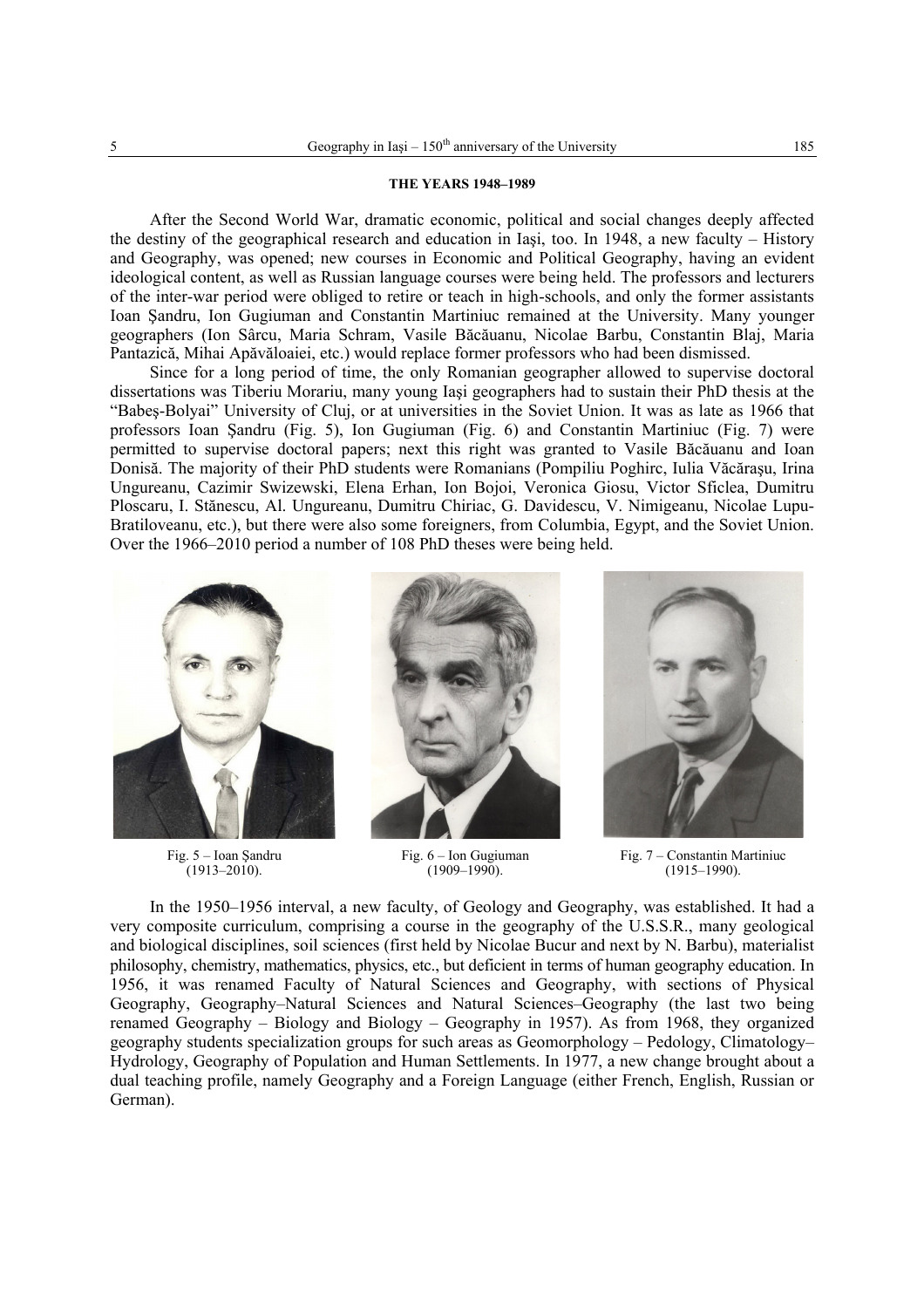Beginning with 1951, as a consequence of the acute shortage of young teachers, a Pedagogical Institute was set up in parallel with the "Alexandru I. Cuza" University; in 1966 the Institute's Faculty of History-Geography was moved to Bacău. For several years, Iaşi had also a Faculty for Workers, with very many students, but with a very modest educational level.

The Iaşi geographers tried to resist attempts at separating the Human Geography from the Physical Geography, even if the resistance was generally tacit, endeavouring to maintain the classical line promoted by the inter-war Romanian geography. This stance was upheld especially by Ioan Şandru in a paper published in 1964 (*Economic geography – object, methods and history*) and by I. Hârjoabă, in a 1984 paper on the "neogeography".

Scientific conferences were being organized annually, some benefiting from national and even international participation, for example, the National Colloquium of Applied Geomorphology (1973) and the National Colloquium of Geography of Population and Settlements. The majority of studies produced by the geographers of the "Al. I. Cuza" University and of the "Stejarul" Research Station were published in the journals of these institutions: *"Scientific Annals of the "Al. I. Cuza" University*, *Papers of the Geographical Seminar "Dimitrie Cantemir"* (resumed since 1981) and *Papers of the "Stejarul" Research Station.*

Although maintaing relations with the foreign geographers, especially with the Western ones, was a very difficult matter, yet impressive efforts were being made in order to participate in the I. G. U. congresses (Rio de Janeiro, 1956, Moscow, 1976) and in Franco-Romanian colloquia, organize exchanges of professors and students with the universities of Debrecen, Jena, Cairo, Alexandria, Lubumbashi, etc. attend the jubilee session of The Netherlands Geographical Society, and the summer courses organized by the Iaşi University on relevant topics, e.g.: *Nature and Man in the Eastern Carpathians,* etc. Some Iaşi geographers (Ioan Şandru, Ion Gugiuman, Ion Sârcu, Constantin Martiniuc, I. Donisă, I. Hârjoabă, N. Barbu, Ion Bojoi, Al. Ungureanu, and Dumitru Chiriac) specialized or travelled abroad under research and study grants, held conferences, etc. In exchange, outstanding foreign geographers from the Soviet Union, France, Poland, Italy, Eastern and Western Germany, Belgium, etc. visited Iaşi, making documentation trips or holding conferences. The geographers from the University of Iaşi maintained good relationships with their colleagues from others universities and especially with them from the Institute of Geography of the Romanian Academy, who paid several visits in Moldavia.

The unity of Geography was maintained by studies of regional complex, motivated by "systematization and development plans". Some of the outstanding works of regional complex and integrated geography, to which Iaşi geographers (Ioan Şandru, Constantin Martiniuc, Victor Sficlea, and Ion Sârcu) had substantially contributed in those years, are the two-volume *Geographical Monograph of Romania*, published in 1960, presenting the physical and human geography of the country, with two volumes of maps annexed. A third volume, of regional geography, provided with a large set of maps, also boasts a major contribution from the Iaşi geographers. But, although printed, political reasons prevented its distribution. For the same reasons, Gheorghe Năstase, the author of several substantial chapters, especially that on the Central Moldavian Plateau, on field trips and discussions with Soviet geographers, was not allowed to sign his own work.

A second work of national interest was the *National Atlas of Romania*, published in 1974–1979, the Iaşi geographers having contributed to the general concept (Victor Sficlea) and to different thematic maps (Constantin Martiniuc, Ioan Donisă, Ioan Şandru, Cazimir Swizewski, Dumitru Chiriac, Al. Ungureanu and V. Băican).

A third work, begun in 1983, was the five-volume *Geography of Romania*, the first three volumes, devoted to Physical and the Human Geography, as well as the first part of a regional analysis (the Romanian Carpathians and the Transylvanian Depression) were published before 1989. Noteworthy, contributors were I. Donisă and Ioan Şandru (members of the co-ordination team of the 1st and 3rd volumes), Victor Sficlea (The Romanian School of Geography chapter), Ionită Ichim (The Relief, the Bârgău – Dorna – Moldova Corridor, The Bistrita and the Trotus Mountains), Elena Erhan and Ion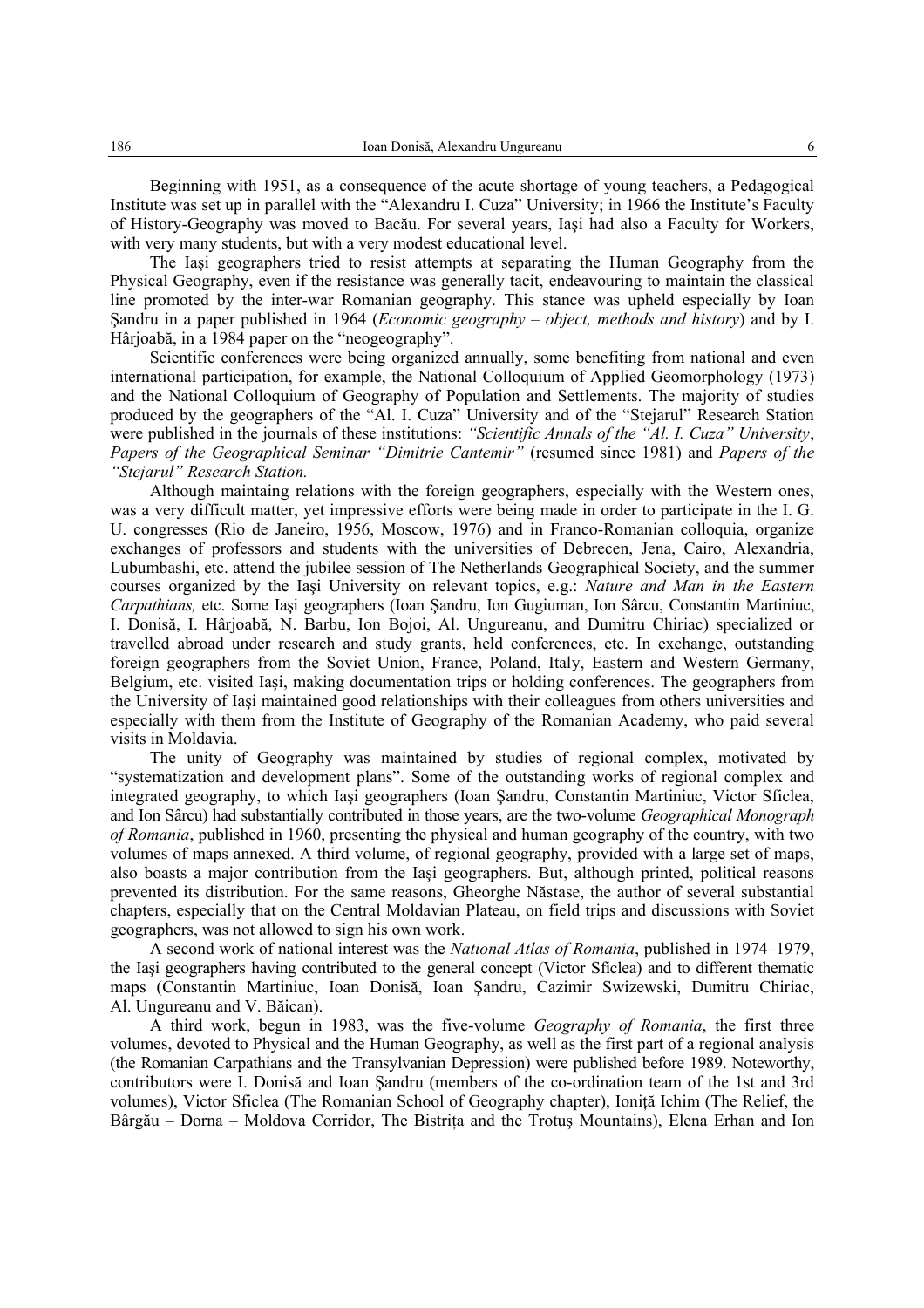Gugiuman (The Climate), N. Barbu (Soils and Bucovina's Mountains), Irina Ungureanu (Geographical Environment and Nature Protection), Al. Ungureanu (Toponymy and Geography of Towns), Cazimir Swizewski (Tourism, Human Geography in the Romanian Carpathians and the Giurgeu Depression), Pompiliu Poghirc (Bistriţa Mountains) and Iulia Văcăraşu (Trotuş Mountains).

Different geographical regions made also the object of some complex geographical studies: the Moldavian Plateau (Vasile Băcăuanu, N. Barbu, Maria Pantazică, Al. Ungureanu and Dumitru Chiriac), the Bistriţa valley (I. Donisă and Pompiliu Poghirc), the Bucovina's Mountains (N. Barbu), the Hăşmaş Mountains, the Bârlad Plateau and the Tutova Hills (Pompiliu Poghirc), Iaşi County (Ioan Şandru, Vasile Băcăuanu and Al. Ungureanu), Vaslui County (Ion Gugiuman, V. Cârcotă and V. Băican), Neamt County (Ioan Bojoi and Ionită Ichim), Bacău County (Nicolae Lupu, Iulia Văcărașu and C. Brândus), Galati County (Dimitrie Oancea and Cazimir Swizewski), the Giurgeu Depression (Cazimir Swizewski), the Huşi Depression, and the former Iaşi and Galaţi regions (Ion Gugiuman), the former districts of Paşcani, Bârlad and Huşi, the north-eastern economic region of Romania and the former Suceava region (Mihai Apăvăloiei), Cotnari Vineyard, the Trotuş Basin, the Giurgeu Depression (Cazimir Swizewski), the Dărmăneşti Depression (Iulia Văcăraşu), or the towns of Iaşi (a team-study co-ordinated by N. Barbu and Al. Ungureanu) and of Bacău (Ioan Şandru).

On the initiative of the Romanian Geographical Society, a series of geographical dictionaries of the Moldavian counties have been elaborated, some of them also published, e.g. on the Iaşi County (Alexandru Obreja) and the Vaslui County (Ion Gugiuman, V. Cârcotă and V. Băican).

The introduction of a system of research conventions and the co-operation with design institutions required geographical information in order to document some economic projects (construction of new ways of communication, buildings, hydroelectric plants, irrigation systems, etc.), or to re-organize the territory and the settlement network.

With this aim in view and to support teaching tasks, the Biological, Geographical and Geological Research Station "Stejarul" was set up in 1956 on the precincts of the former Pângăraţi Monastery, in the Bistrita Valley. The geographers of this Station, first directed by professors Ion Gugiuman and Constantin Martiniuc, worked here until 1983, when they had to move to Piatra Neamţ town, under the scientific coordination of the Iasi Center for Biological Research. Geographical research at Pângărati focused on Geomorphology, Hydrology, Climatology and Geography of Soils. After 1980, most of these researches would be funded by grants obtained from different state institutions.

In the same way, beginning with 1986 on Professor I. Hârjoabă's initiative, a C-type research team of young geographers was established, intended also to be kind of reserve stock for the teaching profession.

Having no, or little ideological-political subtext, the Physical Geography made significant progress in those years, diversifying all its branches and primarily Geomorphology, directed and developed by Professor Constantin Martiniuc and his successors, the latter (Vasile Băcăuanu, I. Donisă and I. Hârjoabă) also elaborating and publishing an original *Geomorphological Dictionary* (1974).

Relief researches focused mainly on the evolution of the valleys and of the river terraces (along the Siret, Bistrița, Bârlad, Bahlui, etc.), the geomorphological processes the including glacis evolution, landsliding, torrent evolution and the geomorphological regionalization. Other major geomorphological aspects which preoccupied the Iaşi specialists were the formation of relief steps in connection with the geomorphic evolution on river basins, their lithological particularities in relation with man-made dams. Works and papers on these topics are due to Constantin Martiniuc and Ioan Sârcu, I. Donisă, I. Hârjoabă, Vasile Băcăuanu, Ioniţă Ichim, Maria Rădoane etc. A notable study, discussing the geomorphological role of the periglacial processes especially in the Carpathians, was based on research-work made by Ioan Sârcu, I. Donisă, Ion Bojoi, Ioniţă Ichim and others, river-bed dynamics (Ioniţă Ichim and co-workers), the origin and effluence of alluvia in different river basins (Maria Rădoane *et al*.), gully evolution in the Moldavian Plateau and terrain erodibility, the geomorphological mapping (Irina Ungureanu) and the practical application of the relief studies.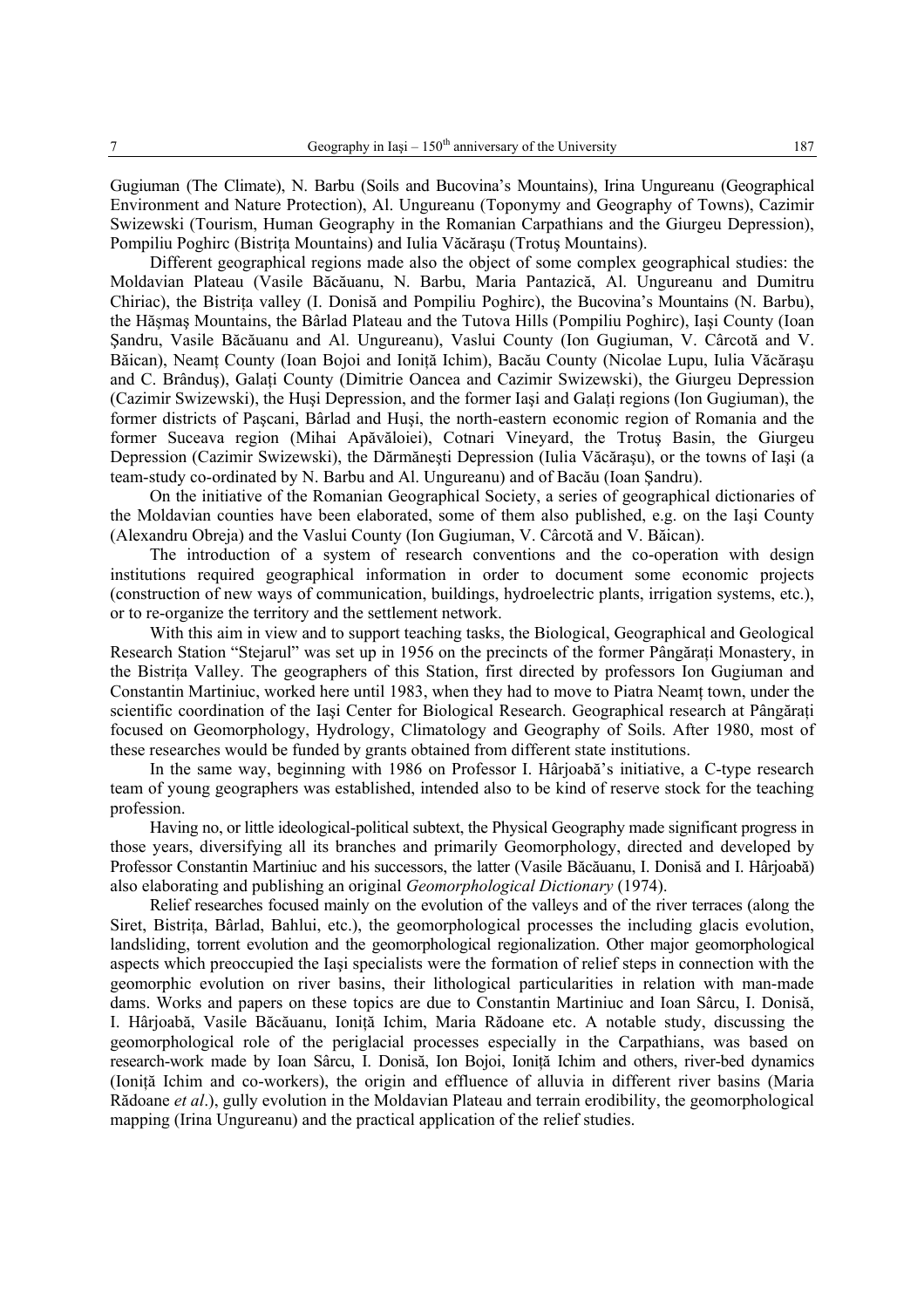Noteworthy are the regional geomorphological studies made, and partially published, by Ion Sârcu (communing the Rodna Mountains and other high Carpathian massifs), Victor Sficlea (the Covurlui Plateau), Vasile Băcăuanu (the Moldavian Plain), Ioan Donisă (the Bistriţa and Siret valleys), Ioan Hârjoabă (the Tutova Hills), Ion Stănescu (the Ceahlău Massif), Ionită Ichim (the Stânișoara Mountains), Ioan Bojoi, Gheorghe Lupaşcu, Ion Ioniţă, etc.

Developments in Climatology-Meteorology are largely the outcome of Professor Ion Gugiuman's endeavours, who also organized the first two Romanian conferences on Urban Climatology and Struggle Against Air Pollution. He initiated climatological studies with practical applicability, dealing with and supporting the development of Micro-climatology in works about the climate and micro-climates of the Cotnari Vineyard and the Oneşti-Caşin Depression. Ion Gugiuman held the first course in Urban Climatology in Romania and published studies on the wind regime and, together with Martian Cotrău, a volume of elements of urban climatology, with examples from Romania. A very well-known study due to Professor Gugiuman's team (Gheorghe Pleşca, Elena Erhan and I. Stănescu) deals with *Climatic Units and Subunits in the Eastern Part of Romania* (1960).

I. Donisă also approached climatologie issues, publishing, together with Elena Erhan, a *Climatology of Romania* (1974), underlining, together with G. Davidescu, the influence of the Carpathians on Climatic differentiation in the Romanian Territory. Elena Erhan authored studies about the temperature inversions in some Carpathian depressions and in the Moldavian Plateau, hoar frost and frost in the Jijia Hilly Plain (jointly with Valentina Ştefan), etc.

Many researches were devoted to the problem of the atmospheric precipitation, especially in the eastern part of the country. They are due especially to Ioan Gugiuman (in collaboration with Rodica Stoian he analyzed the snow-cover in the Carpathians), Elena Erhan (the precipitation regime, and the snow cover in Moldavia, the drought and the hail in the Moldavian Plateau, etc.), I. Hârjoabă (the origin of the precipitations jointly with Luminita Cretu, making a characterization of the aridity index, etc.).

From among the complex regional climatological studies we would mention first that of Ion Gugiuman and Elena Erhan (on the climate and micro-climates of Iaşi and its surroundings), a study taken up again and published in detail by Elena Erhan on the basis of her own network of micrometeorological stations; a climate study on the precipitations and the air temperature in the Eastern Carpathians and the Moldavian Subcarpathians (G. Davidescu, L. Apostol, M. Apăvăloaiei etc.); the climate and micro-climates of the storage-lakes area in the Bistriţa Valley (Ion F. Mihăilescu). Microclimatic studies based on instrumental field observations have targeted the Romanian Black Sea Coast (G. Davidescu and E. Gheorghiu) and the Moldavian Subcarpathians (G. Davidescu and Ion F. Mihăilescu), etc. Detailed studies of the air pollution and the influence of the wind regime on the air pollution in the Iasi city area, and along the Bistrita and the Trotus valleys, are signed by Elena Erhan, Ion F. Mihăilescu, L. Apostol, M. Apăvăloaiei and I. Pârvulescu.

In Hydrology, Constantin Martiniuc organized and directed the study about the underground water level variations on the territory of Iaşi city. Maria Pantazică focused on the hydrological study of the Moldavian rivers, with a PhD thesis on the *Hydrography of the Moldavian Plain* published in 1974; Maria Schram studied the reservoirs of the Moldavian Plain, with a doctoral dissertation on the same subject; both authors analyzed also the water quality of the Moldavian rivers. Ioan Gugiuman, I. Stănescu and Virgil Apopei looked also into Moldavia's hydrology. The geographers of the "Stejarul" Station (V. Ciaglic, Virgil Apopei and Elena Pantazi) followed mainly the thermal regime and the level variations of the reservoirs along the Bistrita and the Siret valleys. Studies of underground waters in the Lăpuş alluvial plain, were published in 1985 by Ioan Bojoi and C. Brânduş, while Virgil Apopei discussed the situation in the Bistrita valley.

During the same period, the Soil Science was being intensely developed at the University of Iaşi, a serious school of Pedo-geography being organized by Professor N. Barbu, who set up a laboratory for the chemical and physical analysis of the soils. After 1975, Pedo-geographical research got momentum, with special reference to the soils of the Eastern Carpathians (in the Rarău, Hăghimaş, Ciuc, Tarcău, Bistrita, Mestecănis, Ceahlău, Stânisoara, Giumalău, Suhard, Nemira and Berzunt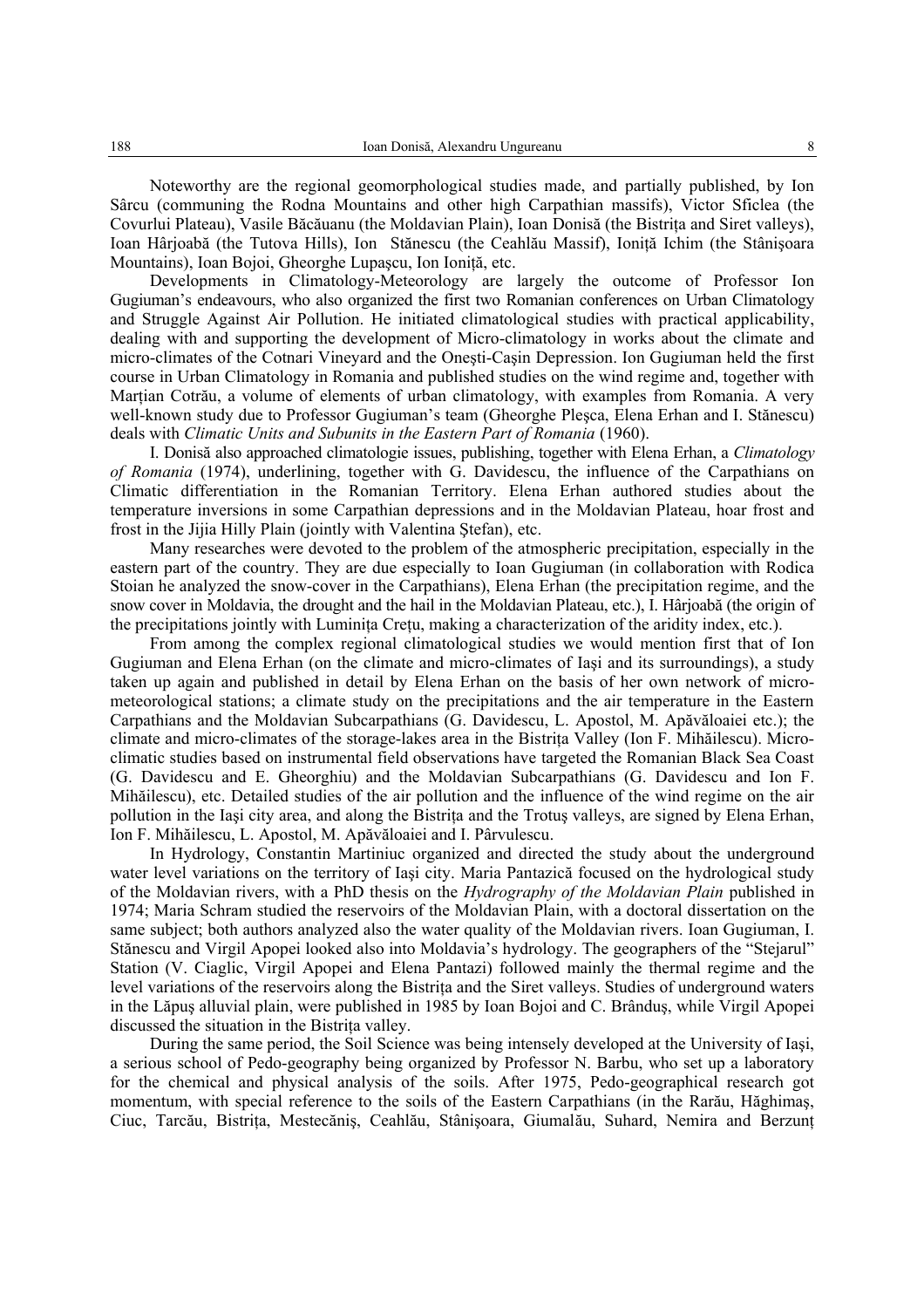mountains), in the Moldavian Subcarpathians (the Cracău-Bistrita Depression), and in some administrative units (the counties of Suceava and Neamt). In his work N. Barbu was joined especially by Gheorghe Lupaşcu and C. Rusu. Besides his courses in pedo-geography (1974) and the Geography of Romania's Soils (1987), Barbu published a series of papers on the pedo-geographical position and Pedogeographical regionalization of the Romanian territory, the soil as study object of geography, the Romanian system of soil classification etc.

N. Barbu and Gh. Lupaşcu had also Bio-geographical preoccupations, authoring studies on some soils in the Carpathians and in the Moldavian Plateau. Applied studies referred to the prospects for the space organization of the Cotnari Vineyard (Irina Ungureanu and V. Nimigeanu), to the assessment of the natural therapeutic resources in the Moldavian Plateau (Ioan Bojoi *et al*.), to the counties of Iaşi and Vaslui etc.

Over this fairly long interval (1948–1989) attempts were being made to impose in the **Human Geography** a certain Marxism-related dogmatism, limiting it to economic aspects, considering that this discipline is part of another group of sciences – the Social Sciences, somehow remote from the Physical Geography. Following the Soviet model, "Economic" Geography was largely assigned a propagandistic and educational role, glorifying the system of centralized planning and contributing to the creation of the "new man". A breach with Human Geography occurred exactly at the time when the latter had registered great progress, with many new theories and currents emerging (Behaviorist Geography, Systemic Geography, Quantitative Geography, etc.).

Had the Marxist theoretical concepts been observed, the "Economic" Geography would have done away with the critical spirit inherent of a scientific discipline, analysis and dialogue, and accept the directives received without contesting them. The result would have been the death of the Human Geography, it remaining a relativistic and conjunctural science, limited to the subjectivism of the decision-makers.

On the other hand, remarkable for post-war Human Geography in Iaşi were some complex crosscountry studies, such as *Romania – A Geographical Overview* (published in Romanian and French by Ioan Şandru) and *Romania's Economic Geography* (by V. Nimigeanu).

Beginning with 1948, first on the initiative of the city's authorities, and later on Professor Ioan Şandru's, Urban Geography studies would be elaborated for several towns: Tulcea, Focşani, Iaşi, Galati, Brăila, Suceava, Pascani, Husi, Vaslui, Onesti, Buhusi, Adjud, Piatra Neamt, Fălticeni, Comăneşti, Câmpulung Moldovenesc, Techirghiol, etc. I. Hârjoabă produced an interesting study of the African city of Lubumbashi (Zaire/Congo). These studies, some of them worked out jointly with urban engineering specialists (Iaşi, Galaţi, Paşcani, Huşi, Bacău, etc.), ended up with chapters on urban management problems.

Far greater attention than in the pre-war years was being paid to Rural Geography issues in the conditions of their typological diversity. Human Geography specialists focused on the problems of village development and the urban future of some of the settlements, the relations between villages and the characteristic geographical conditions, the specific issues of small villages, the changes occurred in the network of rural settlements by the construction of some big hydro-power stations, etc. Substantial contributions to the solution of rural problems made Ioan Şandru, Dumitru Chiriac, Pompiliu Poghirc, V. Nimigeanu, Nicolae Lupu-Bratiloveanu, Mihai Apăvăloaiei, Cazimir Swizevski and Iulia Văcăraşu. The first to elaborate a complex regional study of all Moldavia's villages was Dumitru Chiriac.

Population Geography problems enjoyed a comprehensive approach to dynamics, territorial distribution and its modification, the evolution of different types of structures, territorial mobility, the relations between population and economic development, labour force resources, etc. Noteworthy contributions are due to Ioan Şandru, Veronica Giosu, Victor Sficlea, Dumitru Chiriac, Al. Ungureanu, V. Nimigeanu, Nicolae Lupu-Bratiloveanu, etc.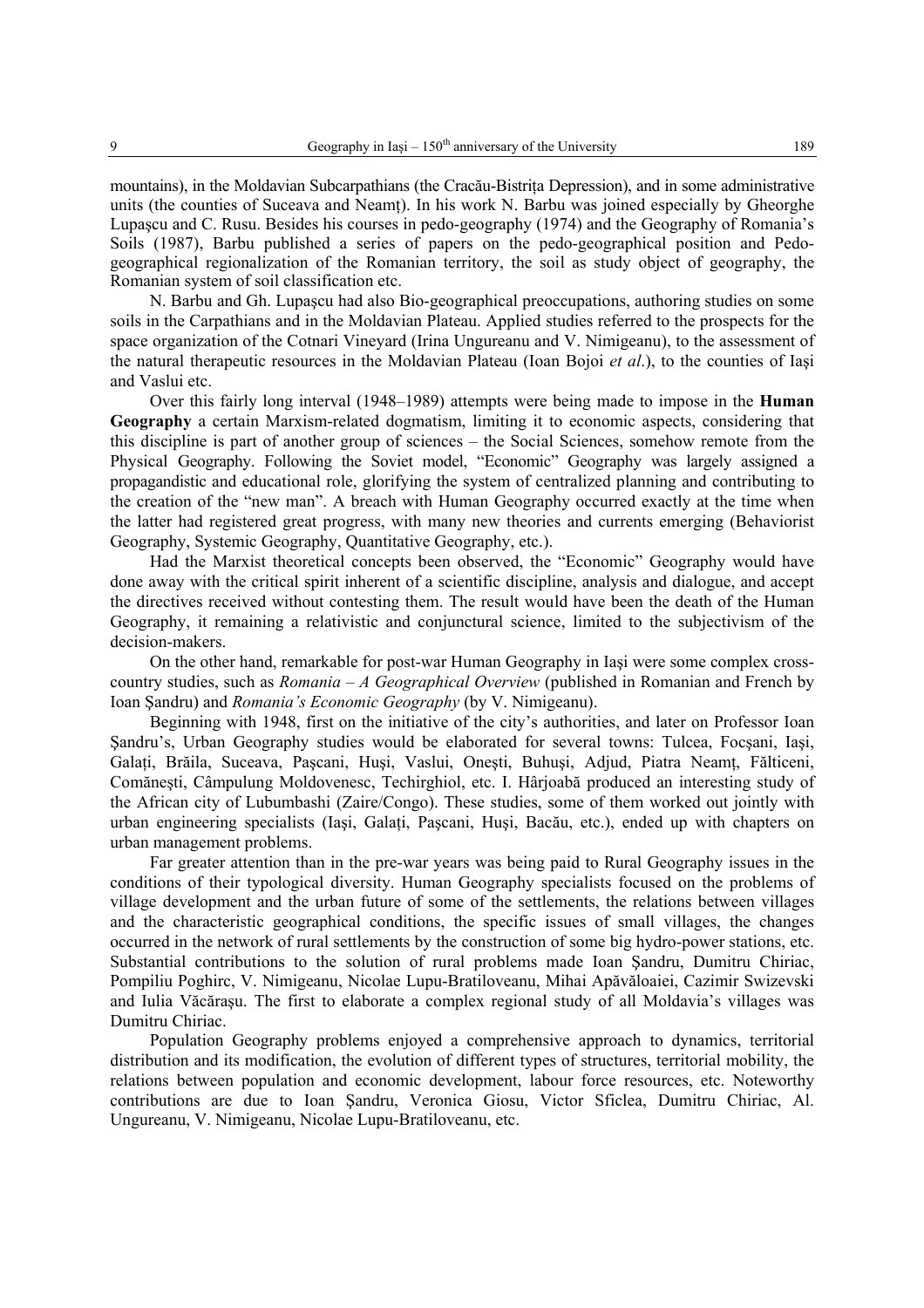Previous preoccupations for the History of Cartography (Gheorghe Năstase and Emil Diaconescu), would be continued by Ioan Şandru, Vasile Băican, Victor Sficlea, Al. Ungureanu and Marcel Vârlan, based on archaeological data and old cartographic documents in order to reconstitute the distribution and dynamics of the human settlements and of population, of roads and woods in different historical periods, with special reference to the 18<sup>th</sup> and 19<sup>th</sup> centuries. The importance of some unpublished sources existing in the Paris libraries and archives was outlined.

## **THE YEARS AFTER 1989**

The fall of the communist regime opened up new opportunities for important changes in the organization and content of the geographical research and education. So, in 1990, the Faculty of Biology separating, there remained the Faculty of Geography and Geology, with a Chair of Geography (1989– 2000), next becoming a Department of Geography (2000), with three chairs a dismantled beginning with 2008.

As from 1993, the study-term in the Geography Section and the Section of Geography and a Foreign Language and Literature (English, French and German) was reduced to four years. Between 1996 and 2008, it was for the first time that a Section of Geography with courses and seminars in the French Language and Literature was functioning beside those of Geography-English and Geography-German. New sections were set up: Geography – Environmental Science in 1994, and Tourism Geography in 2003.

Under the Bologna Protocol (2005), the length of studies for a BA degree was reduced to three years, but supplemented with two years of Master studies. New specializations were created also for BA students – Territorial Planning and Hydrology – Meteorology; MA students could follow Tourism and Regional Development, Natural Risks and Territorial Planning, Present-day Environment and Sustainable Development; the number of students has increased considerably.

Scientific documentation opportunities substantially improved due also to the contribution of a former student, Eugen Cosinschi, and of his wife Micheline Cosinschi, both living in Switzerland, who offered the Department two extremely valuable collections of scientific books.

Many younger professors have been accredited to supervising PhD theses – Elena Erhan, N. Barbu, Ioan Bojoi, Ioniţă Ichim, I. Hârjoabă, Irina Ungureanu, Gheorghe Lupaşcu, I. Ioniţă, C. Rusu, Gh. Romanescu, E. Rusu, and L. Apostol, for Physical Geography, and Al. Ungureanu, V. Nimigeanu, O. Groza, I. Muntele and C. Iaţu, for Human Geography.

Scientific and teaching relations with foreign universities have registered impressive developments materialized, in far more contacts with institutions and specialists from other countries, and participation in various international projects (among the projects worked out under the E. S. P. O. N. Program was also *S. Y. G. E. T*., in collaboration with geographers from Montreal-Canada: *Development of algorithms and computer programs for filtering profilometry data*, jointly with the University of Helsinki, digitization of the territorial administrative organization of Romania, in collaboration with the University of Lausanne; the elaboration of the *Atlas de la Roumanie*, together with geographers from Paris and Bucharest (printed also in Romanian), etc. Other types of co-operation: conferences held at foreign universities (in France, Italy, Germany, etc.), joint supervision of PhD theses (those of O. Groza, Simona Niculescu, and G. Camară), dissertations supervised by foreign professors, participation in summer schools, etc.

As an international recognition of the quality of the geographical research in Iaşi, A. Grozavu and Şt. Kocsis have participated in the European Leonardo Project *Environment and Earth Sciences Multilingual Multimedia Dictionary,* publishing also a Romanian version; C. Iaţu was the director of the Romanian team for the international research project *East-European Places of the Spirit*; Carmen Donisă has taken part in the project *Study of the Behavior of Trace elements in Norwegian Podzols and Their Relationship with the Pedogenetic Processes and Pollution,* etc. In 2009, the E. S. P. O. N. Contact Point for Romania was inaugurated in Iași.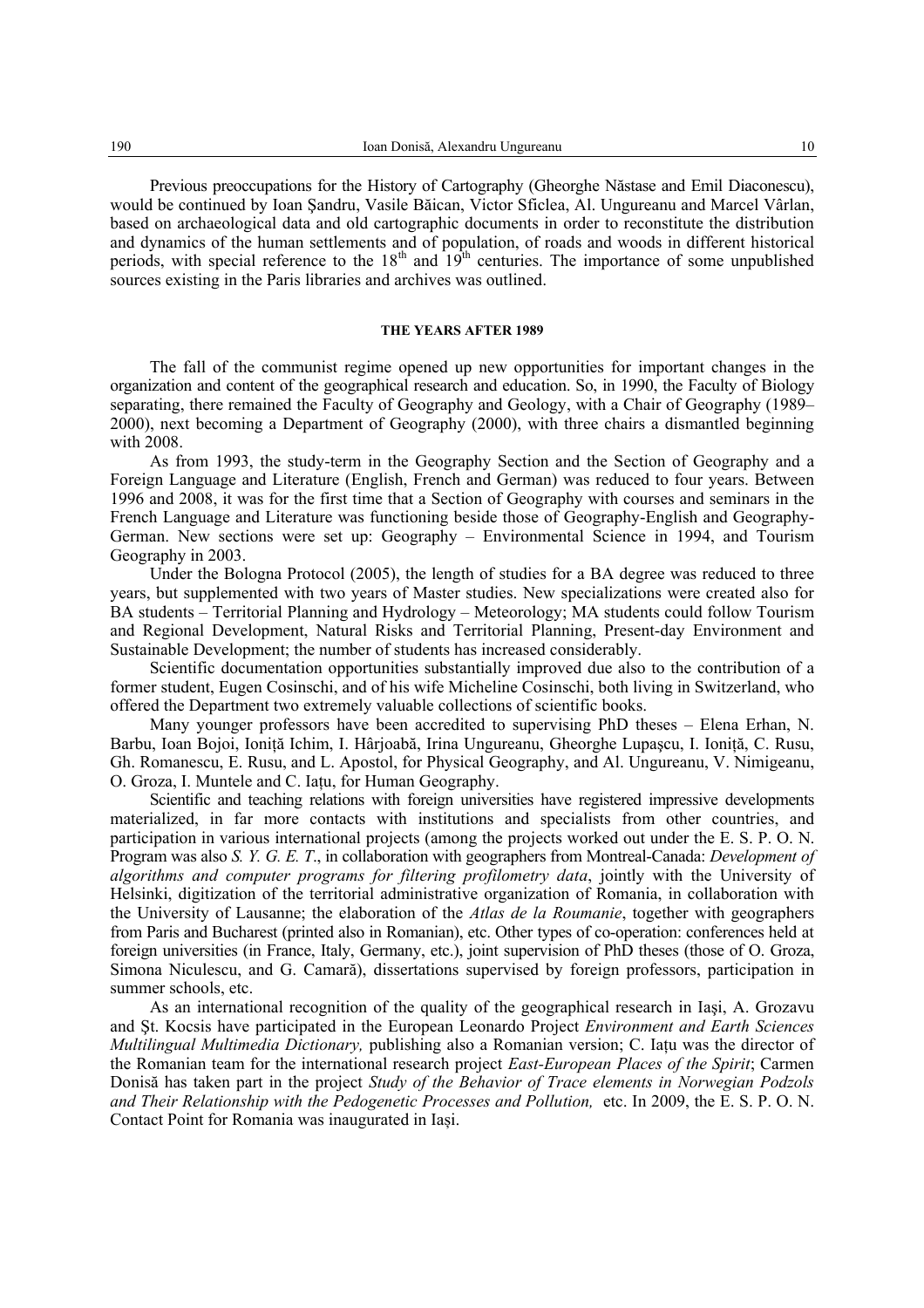A noticeable number of foreign geographers have been invited to hold lessons and conferences in Iaşi – Robert Ficheux, the dean of the french Geographie, Jean-Bernard Racine (Lausanne), Violette Rey and Béatrice von Hirschhausen (E. N. S. Lyon), Paul Claval and Micheline Hotyat (Paris IV), David Turnock (Leicester), Charles Hussy and Bertrand Lévy (Geneva), André Dauphiné (Nice), Michel Bussi (Rouen), Myriam Baron (Paris XII), François Seys (Lille), Per Lindskåg (Linköping), Ann van Leeuw (Brussels), etc. The title of *Doctor Honoris Causa* was conferred to the geographers Jean-Bernard Racine (Switzerland), Jean-Robert Pitte (France), David Turnock (United Kingdom) and Denis Baise (France).

The Iaşi geographers had now more opportunities to hold courses and conferences abroad – Al. Ungureanu (in Paris, Dijon, Lausanne, Leipzig, Gotha, Munich, Padova, Linköping, Chişinău, etc.), C. Iaţu (in Nice, Paris, Lausanne, Rouen, Liège, etc.), Irina Ungureanu (in Liège, Nice, Paris, etc.), O. Groza (in Paris, Nantes, Brussels, Fontenay-aux-Roses, Lyon, Dijon, Marseille, etc.), E. Rusu (in Montreal and Paris), Gh. Romanescu (in Paris, Durham, Konstanz, Nice, Ottawa, Concepciòn and Liège), I. Donisă (in Chişinău), I. Muntele (in Nantes), etc. With University support, geographers could take part in various scientific expeditions – in the Arctic regions of Canada and in Greenland (C. Rusu, E. Rusu), in the Atlantic Ocean and in the Tierra del Fuego (Gh. Romanescu), in south and south-east Asia, in the Andine countries, in South Africa, etc. A large student exchange with different universities in France, Belgium, Italy, Spain, Sweden, Denmark, etc. has been organized.

A particular attention has been paid to scientific relations with the Republic of Moldova, guiding young geographers, many of them elaborating and sustaining their PhD thesis with professors from Iaşi – S. Manic, V. Ţapeş, I. Danilescu, V. Sochircă, Gh. Cuciureanu and D. Lozovanu; tuition of young students, organization of common scientific conferences, alternative deliverance of courses, exchange of doctoral dissertation experts, etc.

In the Department of Geography have been organized two Scientific Research centers: the Center for Human Geography and Territorial Organization, and the Center for Physical-Geography and Soil Research for the sustainable exploitation of natural resources, currently headed by O. Groza and C. Rusu, respectively.

Until 1993, scientific research had been going on mainly along the lines of the previous period, namely, undertaking complex analyses of the north-eastern part of Romania (the Moldavian Subcarpathians and the Moldavian Plateau), finishing the material for the IVth volume of the *Geography of Romania* (the Moldavian Subcarpathians and the Moldavian Plateau), co-ordinated by Vasile Băcăuanu and I. Donisă; co-authors of this volume have been other 14 Iaşi geographers.

At the same time with the introduction of courses in geo-informatics held by a specialist, preoccupations for updating geographical research methodology got momentum, Geographical Information Systems (G.I.S.) and Remote Sensing becoming increasingly used in different Physical and Human Geography areas; even a PhD thesis on *Digital Processing of Images to obtain G.I.S.-Required Information on the Development of this Methodology* was presented by V. Donisă. N. A. Roman introduced the method of spatial hierarchical relations applied to the satellite images of the Jijia Hilly Plain in dealing with the use of multi-media for landscape analysis and worked out a unified national land-use information system. M. C. Mărgărint used the national digitized data fund for land improvement studies.

The results of this new orientation were more visible in the elaboration of the *Digital Geographic Atlas of Moldavia* (1993–1997), co-ordinator I. Donisă, and in the regular annual organization of international G.I.S.– related conferences. In order to support the implementation of the latest methodologies, V. Donisă and I. Donisă published a *Dictionary of Remote Sensing and Geographical Information Systems* (1998).

Theoretical and methodological works on the systemic and ecological perspective of the Geography were published by Ioan Bojoi and Irina Ungureanu, in which, setting marks for assessing the quality of the environment are suggested.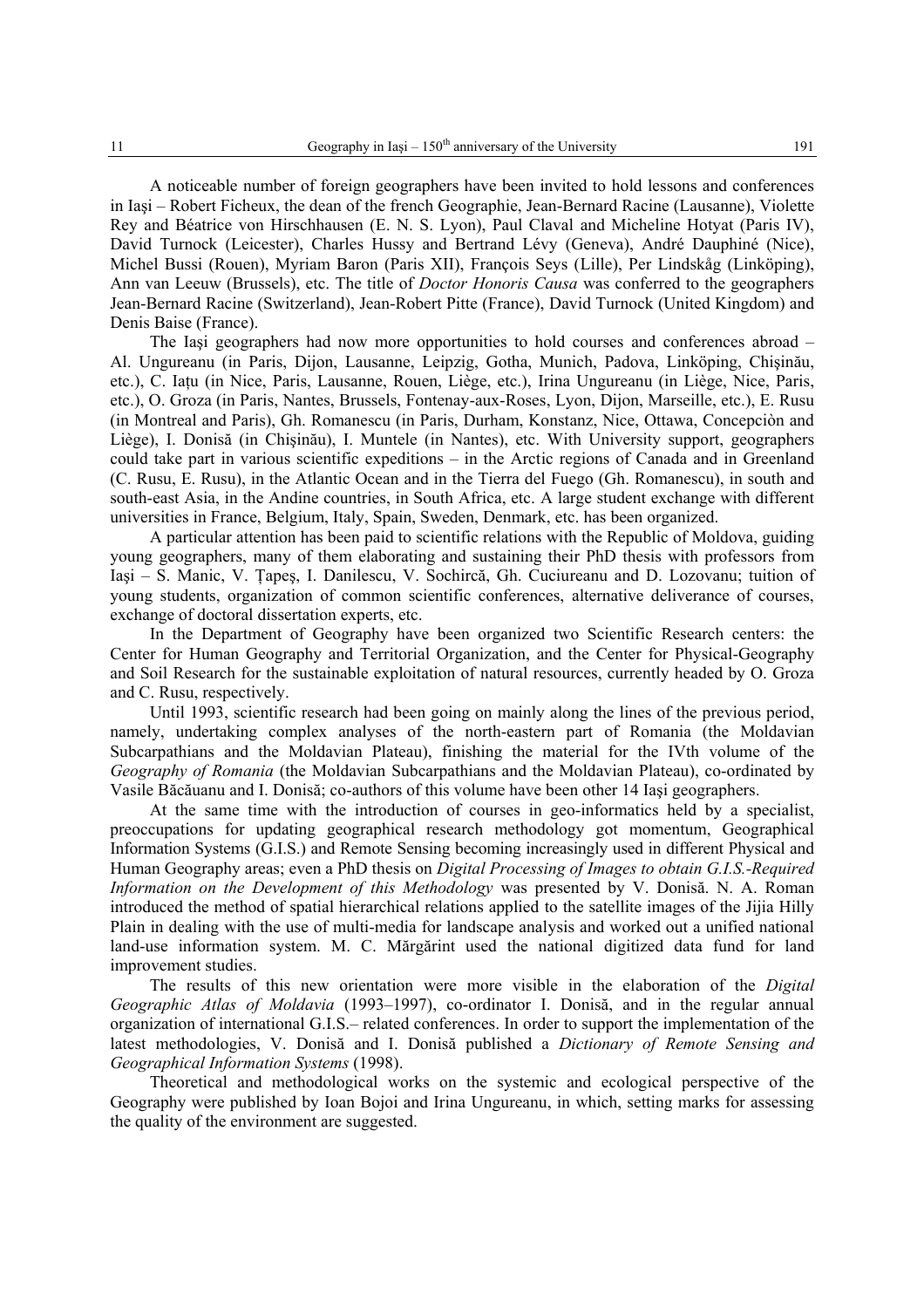The Department of Geography sustained also the teaching of geography in high-schools; schoolbooks elaborated and published by I. Donisă, Angela Donisă, Al. Ungureanu, I. Muntele, Irina Ungureanu and others were positively appreciated.

Just like in the past, the **Physical Geography Research** has been focusing on Geomorphology, Climatology, Hydrology and especially on the Geography of Soils (sustained by N. Barbu) to contribute to the conservation of the soil quality, stability of slopes, control of soil, air and water pollution and the study of some representative geo-systems. Complex regional researches of Physical Geography made the object of doctoral dissertations, e.g. the *Rarău Massif* (C. Rusu), *the Subcarpathians between the Trotuş and the Suşiţa rivers* (A. Grozavu), *the Basin of the Başeu River* (C. Secu), *the Hilly region between the Lohan and the Horincea rivers* (D. Condorachi), *the Central Moldavian Plateau between the Vasluieţ and the Stavnic rivers* (C. Patriche) etc.

Geomorphological studies targeted different territories, e.g. the Tutova Basin (I. Ioniță, Violeta Ioniță) or the south-eastern part of the Maramures Depression (N. Barbu). Paleogeographical approaches discussed the Suceava Basin flysch zone (D. Juravle and Delia Andone), the contact area between the Carpathians and the Moldavian Plateau (Paula Cristina Condurache) and the sedimentation rate (I. Ioniţă). Fluvial geomorphological problems represented a major point of interest, e.g. Evolution of the river valleys (I. Ionită, A. Grozavu, C. Rusu etc.), Characteristics and evolution of the river channels (Marcel Vârlan, Ioan Bojoi, Alina Popa, etc.), River terraces (A. Grozavu, D. Lesenciuc, etc.), Morpho-dynamics of the Jijia alluvial plain (Ion Bojoi), etc. Erosion platforms in the Giumalău Massif were studied by D. Lesenciuc. A special attention has been paid to contemporary geomorphological processes – Mass movements in the middle Bârlad Basin, Gullies in the Bârlad Basin and the rate of sedimentation in lakes, based on measurements of materials deposited after the Tchernobyl accident (Ion Ioniţă), The seasonal character of the geomorphic processes in the Bistriţa valley (N. Rădoane), Geomorphic processes in the Danube Delta of the Romanian Black Sea shore (Gh. Romanescu) and of the Giumalău Massif (D. Lesenciuc), the Karst relief formed on gypsum layers in the Tazlău Subcarpathians and the present-day geomorphological processes of the whole Moldavian Subcarpathians (A. Grozavu).

An impressive number of geomorphology PhD theses were elaborated in these years: Moldova's alluvial plain within the Moldavian Plateau (M. Amăriucăi), The Giumalău Massif (D. Lesenciuc), The aluvial plan of the Siret River (Alina Popa) and the Vrancea Subcarpathian Depression (V. Căpăţână).

Problems of Morphometry proved to be of particular interest for the geographers Irina Ungureanu, A. Grozavu, Gh. Romanescu, D. Lesenciuc and others. As an important mean of quantifying the geographical research, a digital model of the relief has been extensively developed beginning with the Territorial study of Iaşi City (V. Donisă and Şt. Kocsis) and continuing with the study of all of Moldavia's relief for the Digital Atlas of this province. Afterwards, the digital model of the relief has been generalized for morphographic and morphometric analyses, as well as for climatic and hydrological studies. Using large-scale topographic maps and satellite images, G.I.S. – based geomorphological maps with superposed layers were produced (D. Condorachi, 2003).

Recent progress in Geomorphology worldwide has made it necessary to publish a new Geomorphological Dictionary (I. Donisă, N. Boboc and I. Ionită) (2009).

Meteorological and climate studies aroused great interest, some of them covering broader topics, e.g. the precipitation regime of the Equatorial zone, the characteristic features of the atmospheric circulation on Earth, with special reference to the Monsoon circulation in Asia (I. Hârjoabă), the climatic resources of Moldavia (Elena Erhan), the climate and topo-climates of the Moldavian Subcarpathians (L. Apostol A. Grozavu, I. Pârvulescu), the climate of the Siret Corridor (L. Sfâcă) and of Vaslui town (Daniela Larion). Others subjects have been: the air temperature and the thermal inversions in the Ciuc Depression (M. Apăvăloaiei), Latitudinal and longitudinal thermal variation in Europe (I. Hârjoabă, Elena Erhan and C. Patriche) and a regression-based calculation method relying on nett radiation (C. Patriche).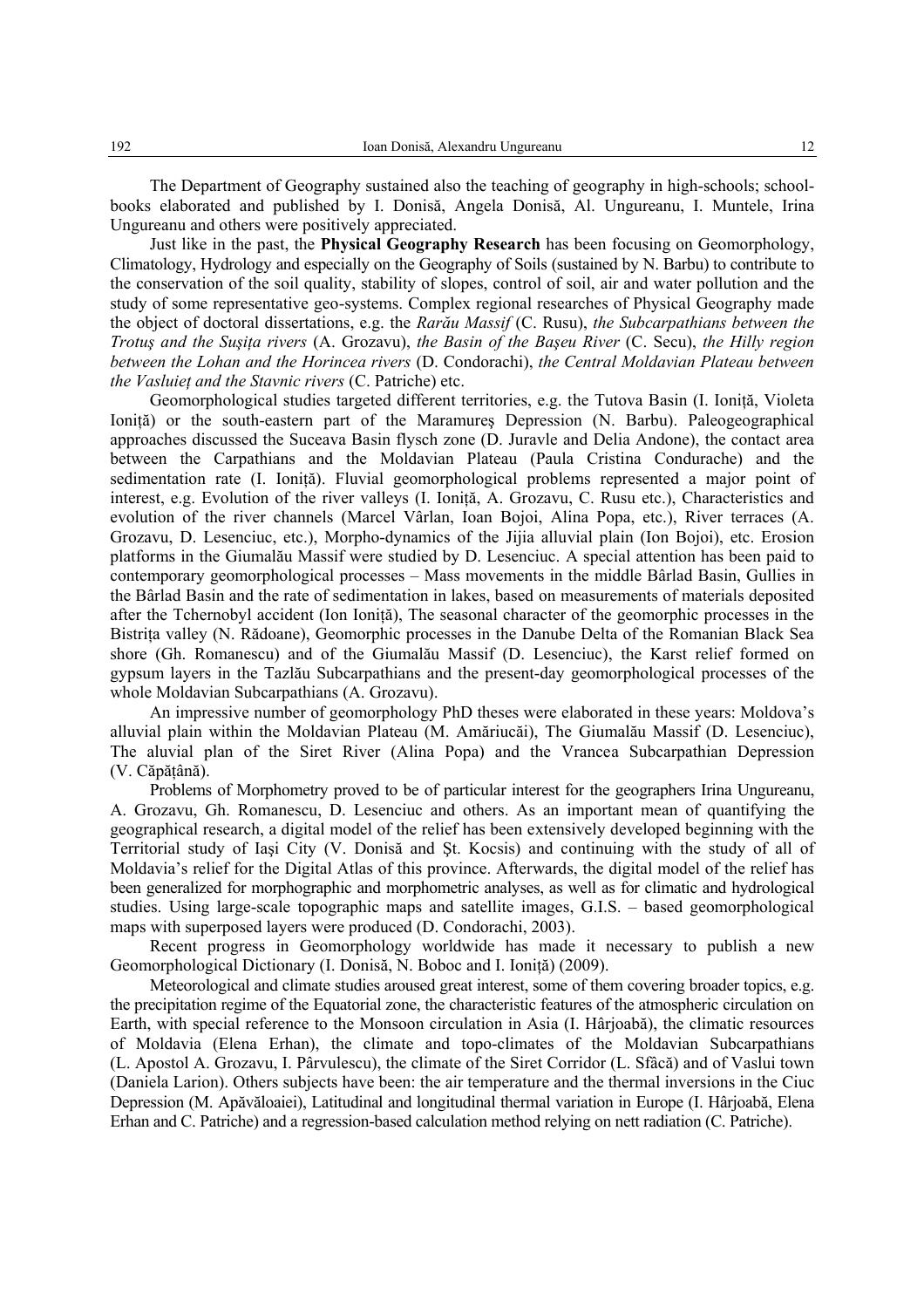Analyses of various aspects of atmospheric precipitation in different regions have concentrated on the Moldavian Subcarpathians (L. Apostol), the Rarău Massif (L. Apostol and C. Rusu), the Bârgău Mountains (E. Rusu), the Başeu Basin (C. Secu and D. Stoica) and the Jijia valley (C. Iaţu), the view regime of the precipitations in Europe (Elena Erhan, I. Hârjoabă and C. Patriche), the daily precipitation (M. Apăvăloaiei *et al*., 1995, L. Sfâcă, I. Minea, 2005), the characteristic features of the rainfall regime in the Central Moldavian Plateau (Daniela Larion) and the torrential rains in the Siret Basin (L. Apostol and L. Sfâcă).

Other climatological works deal with the nebulosity and sunshine duration (Elena Erhan, L. Apostol and C. Rusu), atmospheric humidity (M. Apăvăloaiei *et al*.), the air temperature and winds in the Moldavian Plain (Elena Erhan), the wind energy potential in Iaşi city (Daniela Larion), the climateinduced aridization in the Moldavian Plateau (N. Soroceanu and M. Amăriucăi), the foehnization of the air in the eastern part of Romania (Elena Erhan). Also of interest proved to be the negative natural phenomena (hoarfrost or untimely frosts in the Moldavian Plain), or man-induced ones (air pollution in Iaşi city – Elena Erhan, or sound pollution in Iaşi – D. Condorachi).

Hydrology is illustrated by numerous and important studies especially of the waters from the eastern part of Romania. So, the PhD thesis of Gh. Romanescu published in 1996 (in foreign language versions) is a morpho-hydrographic study of the Danube Delta. Other of his works are: the *Razim-Sinoie lagoon complex, a comprehensive analysis of hydrologic risks* (2009); *Floods on the Siret in 2005*; *Wetlands in different regions of Romania; The hydrological potential of the Siret and Prut rivers*; *Characteristics features of lacustrine waters and of wetlands*. Alone or jointly with the Chişinău geographer Gh. Jigău and with other specialists, he published in Bucharest a *Dictionary of Hydrology* (2003); he has contributed to the Canadian volume *Politique de l'eau – grands principes et réalités* (2006), to a *Dictionary of general hydrology, hydrogeology and hydro-physics of the soils* (Chişinău, 2001), etc. I. Minea's preoccupations focused on the Bahlui Basin; I. Hârjoabă and M. Amăriucăi on underground water-feeding; I. Stănescu on the water-flow balance of the Siret and the water resources of the town of Câmpulung Moldovenesc; V. Apopei *et al*. – on the pollution of underground waters in the Extracarpathian alluvial plain of the Bistrita; Ion Bojoi *et al.* on the applied geography in the alluvial plains, requiring draining measures; C. Rusu on the influence of water reservoirs on their environment; Daniela Talambă – experimental studies of hydrological processes by using tracing means etc.

A series of pedological and pedo-geographical syntheses published by N. Barbu concern chernozemoid soils, soil as a geographical cover of the Earth, the evolution of the pedo-geographical thinking in Romania, the development stages in soil studies in Romania, etc. With a terminological precision Gheorghe Lupaşcu and his team published in 1998 a *Dictionary of soil science and ecology;* C. Secu and C. Patriche – *the Soils of the world – classification, distribution and characteristics*  $(2^{nd}$  ed.); C. Secu, L. Neacşu and I. Vasiliniuc produced an *Atlas of the colours and symbols for the legend of soil maps*, a proposition for G.I.S. – related usages.

The Carpathian researches continued with soil studies in the Maramureş Mountains (C. Secu), the Bârgău Mountains (E. Rusu) and the Giurgeu Mountains (C. Rusu *et al*.). But of far greater interest proved to be the soil problems in the Moldavian Subcarpathians – in the Cracău – Bistriţa Depression (Gheorghe Lupaşcu) and in the Moldavian Plateau (C. Secu published a *Multi-media atlas of anthropic soils in the Moldavian Plain;* about the Tansa – Belceşti area have made studies C. Rusu *et al*., in the Iaşi City area (with an Atlas on the geochemistry of heavy metals, to which C. Secu contributed as well), in the Pereschiv Basin (also with an *Atlas of landforms and soils* due to L. Neacşu), in the Horoiata Basin (I. Vasiliniuc), etc.

Special studies had in view the variation of the chemical elements in the soil profile and its relation with the pedo-genetic processes (Carmen Donisă), the organic material of andosoils in the Oaş – Igniş Mountains (Angela Lupaşcu), the elaboration of a simulation methodology for humus accumulation in the soils of the Central Moldavian Plateau (C. Patriche), the influence of the relief on the distribution of azonal soils (D. Nica) etc.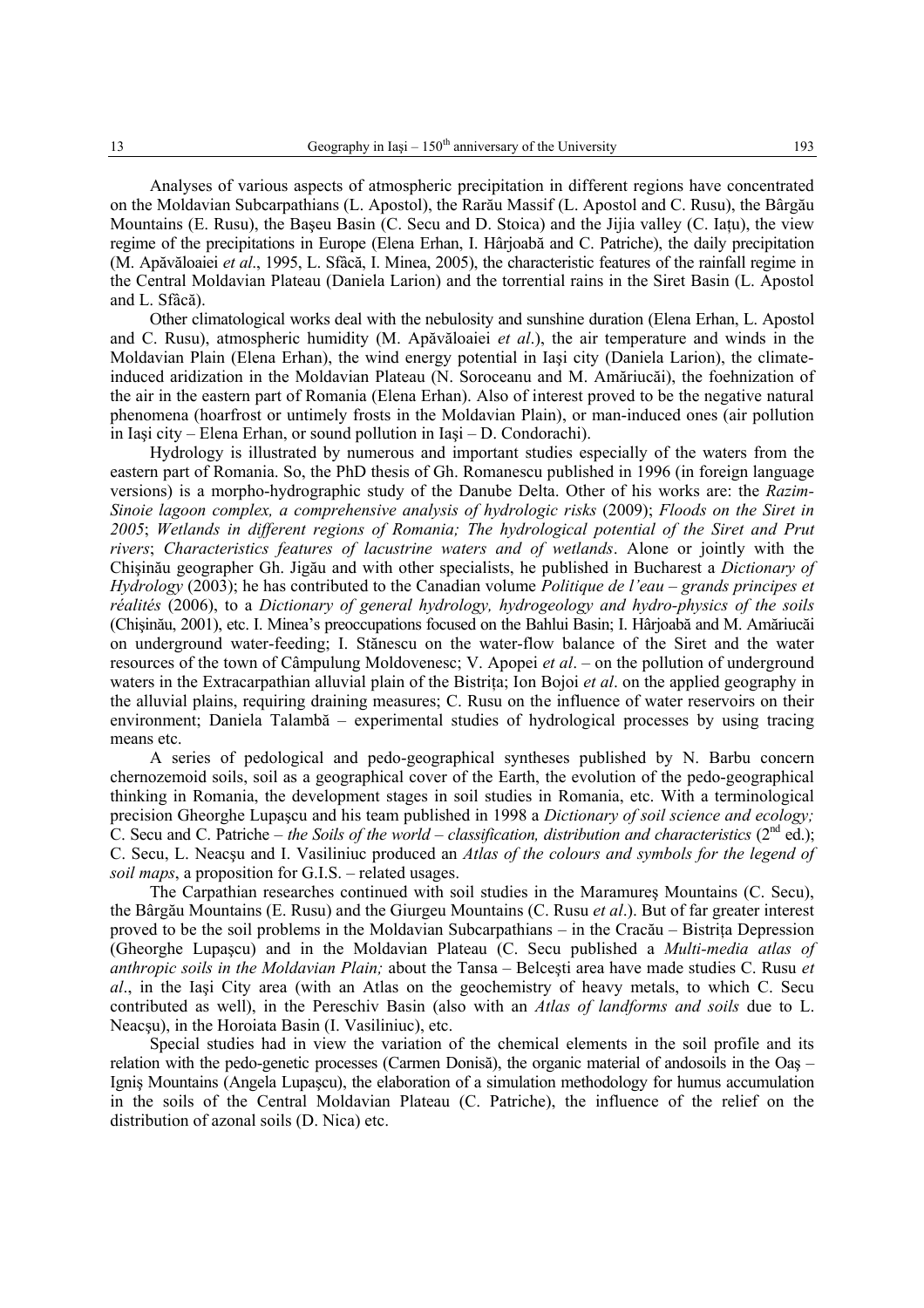During all these years, Biogeography has benefited from profile studies and PhD theses on the Phyto-geography of the Râmnicu Sărat Basin (C. Stoleriu), the Submountainous zone of Suceava and Neamţ counties (Angela Lupaşcu), and the Vegetation of the Bahlui Basin (Liliana Aniţei).

**The human geographies research** in the conditions of a democratic regime, theoretical research and geographical epistemology could be approached especially by the new generation of researchers. This new trend is visible in the works of O. Groza (e.g. *Relations between the paradigms of space and territory*; *Networks, territories and spatial interaction*; *The spatial scales of Romanian territoriality*), I. Muntele, (*Theoretical models of urban influence zones*; *Fearing the memory of space*), C. Iaţu (*Time in Human Geography*), G. Ţurcănaşu, Al. Ungureanu, etc.

An objective approach to Human Geography is currently possible, so that works on subjects banned under the previous totalitarian regime have been elaborated and published. Noteworthy among them are V. Bǎican's *Historical geography on the whole of 18th century Moldavia*; *Ethnic structure changes in Romania's population and in the present Republic of Moldova* (I. Muntele, Al. Ungureanu); *Romanians living to-day beyond the country's borders* (Al. Ungureanu).

The number of Human Geography works dealing with international issues has increased considerably. Some of these are O. Groza's doctoral dissertation on *The Geography of World Industry*; *Regionalization of economic phenomena, Transports in Eastern Europe* and *Submarine oil extraction*. In great detail and well-documented are I. Muntele's studies on the *European Spatial Units* (the dynamics and structure of the states' population, international migration, etc.), C. Iaţu's volumes on the *European Development Model and the European Union*; Al. Ungureanu's approach to *Urban Development in the East-European Countries*, etc. An increasingly growing number of contributions have been made by O. Groza, I. Muntele, Al. Ungureanu, C. Iațu, G. Țurcănașu, etc. to different foreign encyclopedias, atlases, reviews and collections, e.g. *The International Encyclopedia of Human Geography, Images économiques du monde, Atlas du XXI-e siècle, Encyclopédie Clartés, Le petit Robert des noms propres, Österreichische Enzyklopädie Osteuropas. A Human Geography Atlas of Romania* and a *Study of Territorial Networks in Romania* have been elaborated jointly with Paris University and Lausanne University geographers, respectively.

A general characteristic of the last few years is the focal interest in Quantitative Human Geography, based on statistical methods, computer-related programs, spatial analysis, spatial models with practical application to real life, and the elaboration of digital maps (see O. Groza on the use of shift and share analysis in problems of deindustrialisation, the use of G.I.S. methods to emphasize the general spatial structures and local specificity), I. Muntele (evolutions in the territorial hyerarchization of the population, the typology of the migratory population balance etc.), C. Iaţu (conjugated analysis of contiguous spaces, spatial structures representated by variograms etc.), V. Nimigeanu, A. Rusu (especially the latter's PhD thesis on *Large Cities in the Eastern Half of Romania*), G. Ţurcănaşu (in his dissertation on *The Current State of the settlement system in Moldavia*), Al. Ungureanu, Oana Stoleriu, Marinela Istrati, and others.

On the line of previous orientations, but at a superior level and with greater minuteness, are the detailed regional studies of Human Geography by I. Muntele (the population of Moldavia in the last two hundred years, spatial differentiations in population dynamics, etc.), O. Groza (migration problems, etc.), Al. Ungureanu (analysis of the regional dynamics of Romania's population), V. Nimigeanu (the evolution of the natural population balance), C. Iaţu and I. Muntele (elaboration of the *Statistical-Geographical and Territorial Management Atlas of the Iaşi County*), C. Iaţu (the Rădăuţi Depression), R. Dimitriu (the Neamt Depression) etc.

Traditional studies in the geography of settlements have been continued by G. Ţurcănaşu, with an original investigation, among others, into the Moldavian settlement system, Oana Stoleriu, with the most detailed human geography study of the city of Iaşi, Marinela Istrate's, multiple method approach to